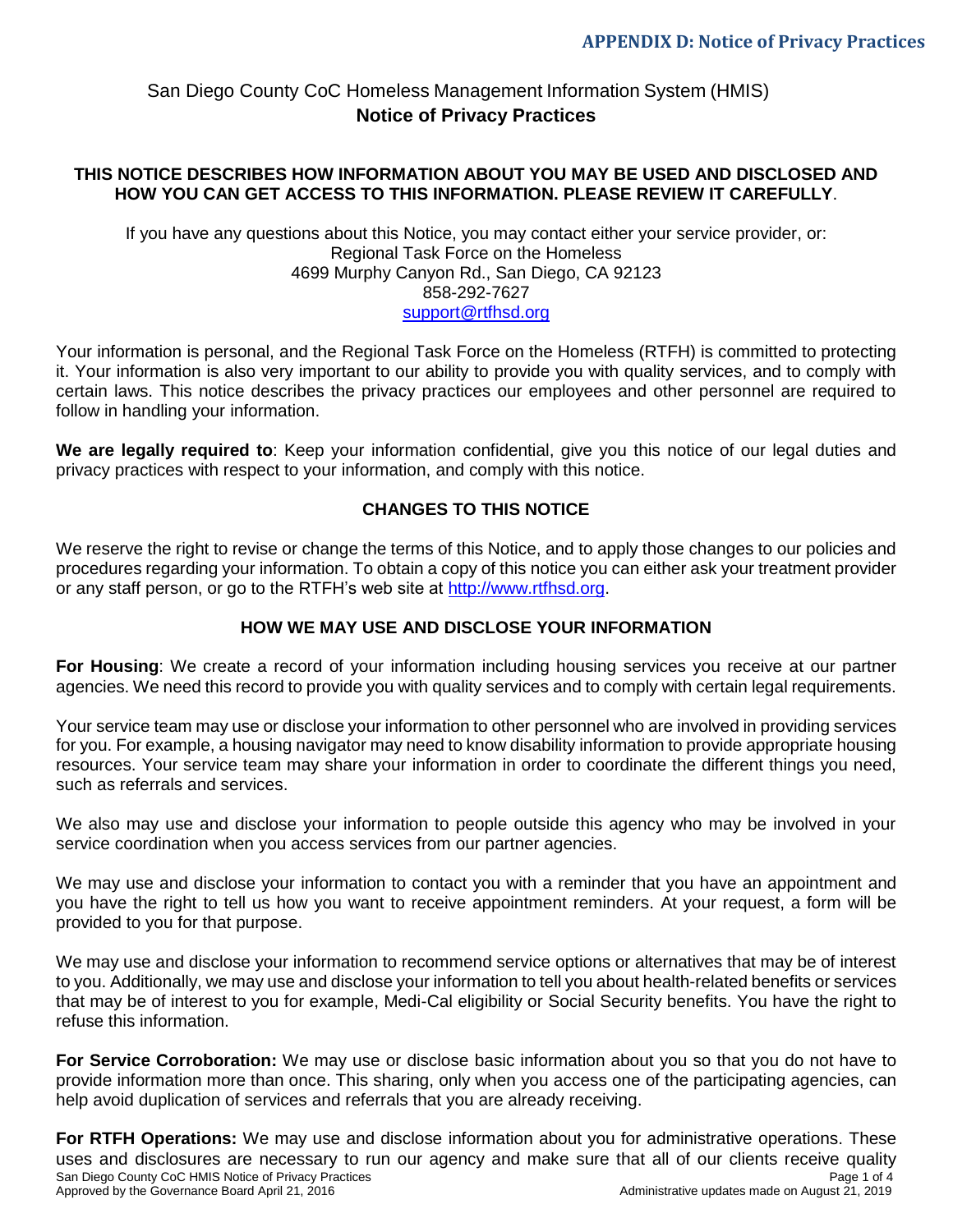services. For example, we may use information to review our services and evaluate the performance of our staff in providing those services.

We may also combine information from our participating agencies to decide what additional services should be offered, what services are not needed, and whether certain new services might be effective.

We may also combine the information with information from other agencies to compare how we are doing and see where we can make improvements in the services we offer. We may de-identify your information so others may use it to study services delivery without learning who the specific clients are.

Unless you object, we may disclose your information to any other person identified by you who is involved in your services. Your objection must be in writing (at your request, a form will be provided to you for this purpose). We will not honor your objection in circumstances where doing so would expose you or someone else to danger.

In the event of a disaster we may disclose your information to a housing disaster relief agency.

## **USES AND DISCLOSURES THAT DO NOT REQUIRE YOUR AUTHORIZATION**

**Research:** Under certain circumstances, we may use and disclose information about you for research purposes. For example, a research project may involve comparing your service levels and of all clients who received similar services. All research projects, however, are subject to a special approval process. This process evaluates a proposed research project and its use of information, trying to balance the research needs with clients' need for privacy of their information. Before we use or disclose information for research, the project will have been approved through a research approval process, but we may, however, disclose information about you to people preparing to conduct a research project, for example, to help them look for clients with specific needs, so long as the information they review does not leave our agency.

**As Required By Law:** We will use and disclose information when required to do so by federal or state law or regulation.

**To Avert a Serious Threat to Health or Safety:** We may use and disclose your information when necessary to prevent a serious threat to your health and safety or the health and safety of the public or another person.

**Public Health Activities:** We may disclose your information for public health activities such as to report the abuse or neglect of children, elders and dependent adults;

**Abuse, Neglect or Domestic Violence:** We may disclose your information when notifying the appropriate government authority if we believe you have been the victim of abuse, neglect or domestic violence. We will only make this disclosure if you agree or when required or authorized by law.

**Oversight Activities:** We may disclose your information to a federal oversight agency, such as the Department of Housing and Urban Development, for activities authorized by law. These oversight activities are necessary for the government to monitor government service programs, and compliance with civil rights laws.

**Court Orders and Subpoenas:** If you are involved in a lawsuit or a dispute, we may disclose your information in response to a court or administrative order. We may also disclose your information in response to a subpoena, discovery request, or other lawful process by someone else involved in a dispute.

**Law Enforcement:** We may disclose your information if asked to do so by law enforcement officials in any of the following circumstances:

In response to a court order, subpoena, warrant, summons or similar process;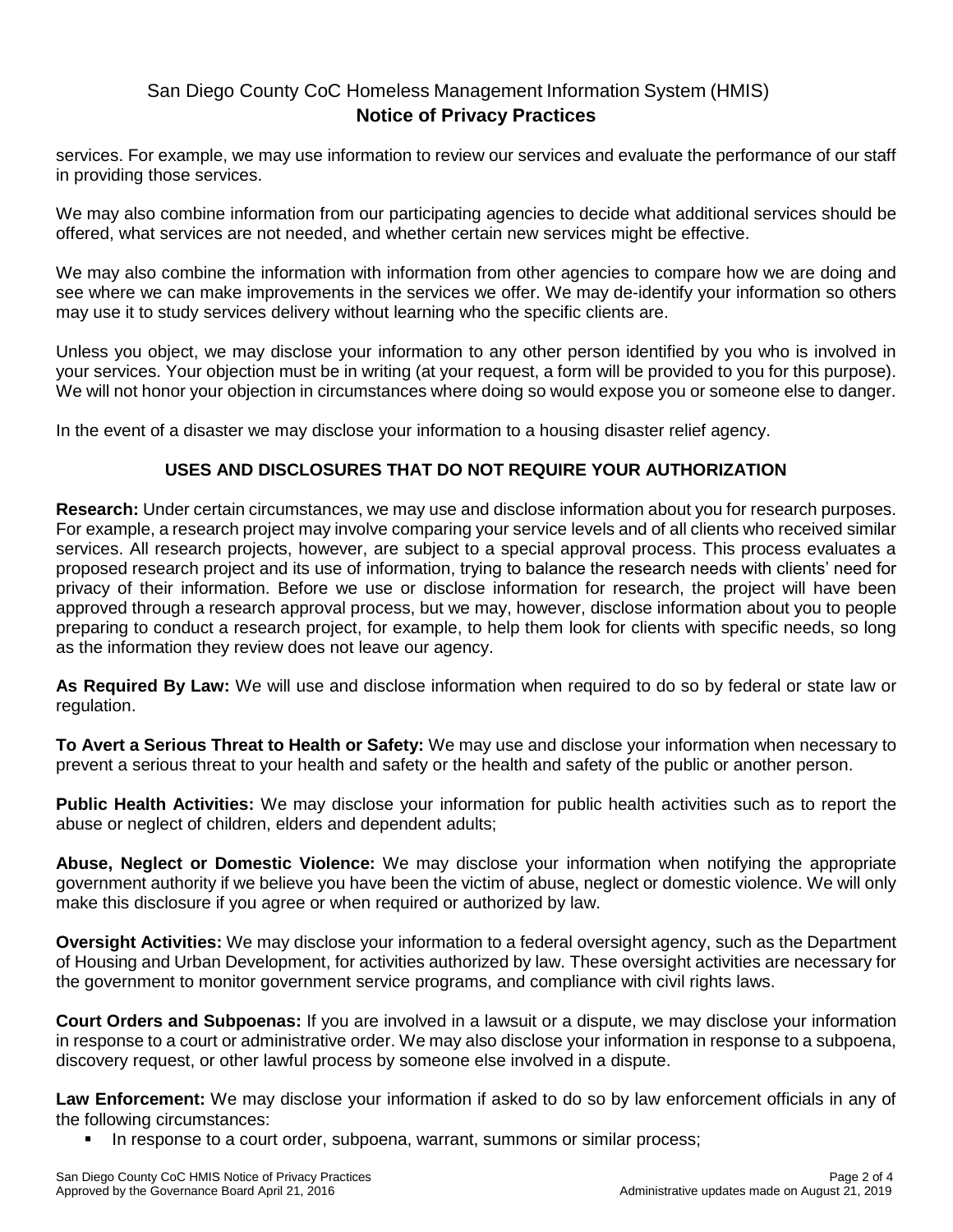- About the victim of a crime if, under certain limited circumstances, we are unable to obtain the person's agreement;
- About a death we believe may be the result of criminal conduct;
- About criminal conduct at any of our facilities; or
- In emergency circumstances to report a crime; the location of the crime, the victim(s); or the identity, description or location of the person who committed the crime.

## **OTHER USES OF YOUR INFORMATION**

Other uses and disclosures of your information not covered by this Notice or the laws that apply to us will be made only with your written authorization. If you provide us authorization to disclose your information, you may revoke that authorization, in writing, at any time. If you revoke your authorization, we will no longer use or disclose your information for the reasons covered by the authorization, except that, we are unable to take back any disclosures we have already made when the authorization was in effect, and we are required to retain our records of the services that we provided to you.

## **YOUR RIGHTS REGARDING INFORMATION ABOUT YOU**

### **Right to Inspect and Obtain Copies:**

With certain exceptions, you have the right to inspect and obtain copies of your information from our records. To inspect and obtain copies of your information, you must submit a request in writing to your service provider where you received services. If you request a copy of your information, they may charge a fee for the costs of copying, mailing or other supplies associated with your request.

We may deny your request to inspect and obtain copies of parts of your information. If you are denied the right to inspect and obtain copies of your information in our records, you may appeal this decision and request that another services professional designated by the RTFH, who was not involved in your treatment review the denial. (At your request, a form will be provided to you for this request.)

**Right to Request an Amendment**: If you feel that your information in our records is incorrect or incomplete, you may ask us to amend the information. You have the right to request an amendment for as long as we keep the information. To request an amendment, you must submit a request in writing to your service provider. In addition, you must tell your provider the reason for the amendment, and at which agency you want your request to apply to. Your request will become part of your record. (At your request, a form and a list of participating agencies will be provided to you for this purpose.)

### **Right to Request Restrictions:**

You have the right to request that we follow additional, special restrictions when disclosing your information. We are not required to agree to your request. If we do agree, we will comply with your request unless the information is needed to provide you with emergency treatment as determined by a doctor. To request restrictions, you must make your request in writing to your service provider. In your request, you must tell us what information you want to limit, the type of limitation, and to whom you want the limitation to apply.

**Right to Request Confidential Communications**: You have the right to request that we communicate with you about appointments or other matters related to your services in a specific way or at a specific location. For example, you can ask that we only contact you at work, or by mail at a post office box. To request confidential communications, you must make your request in writing to your Agency case manager or the person in charge of your services. Your request must specify how or where you wish to be contacted.

**Right to a Paper Copy of This Notice:** You may ask us for a paper copy of this Notice at any time. Even if you have agreed to receive this Notice electronically, you are entitled to receive a paper copy of this Notice. To obtain